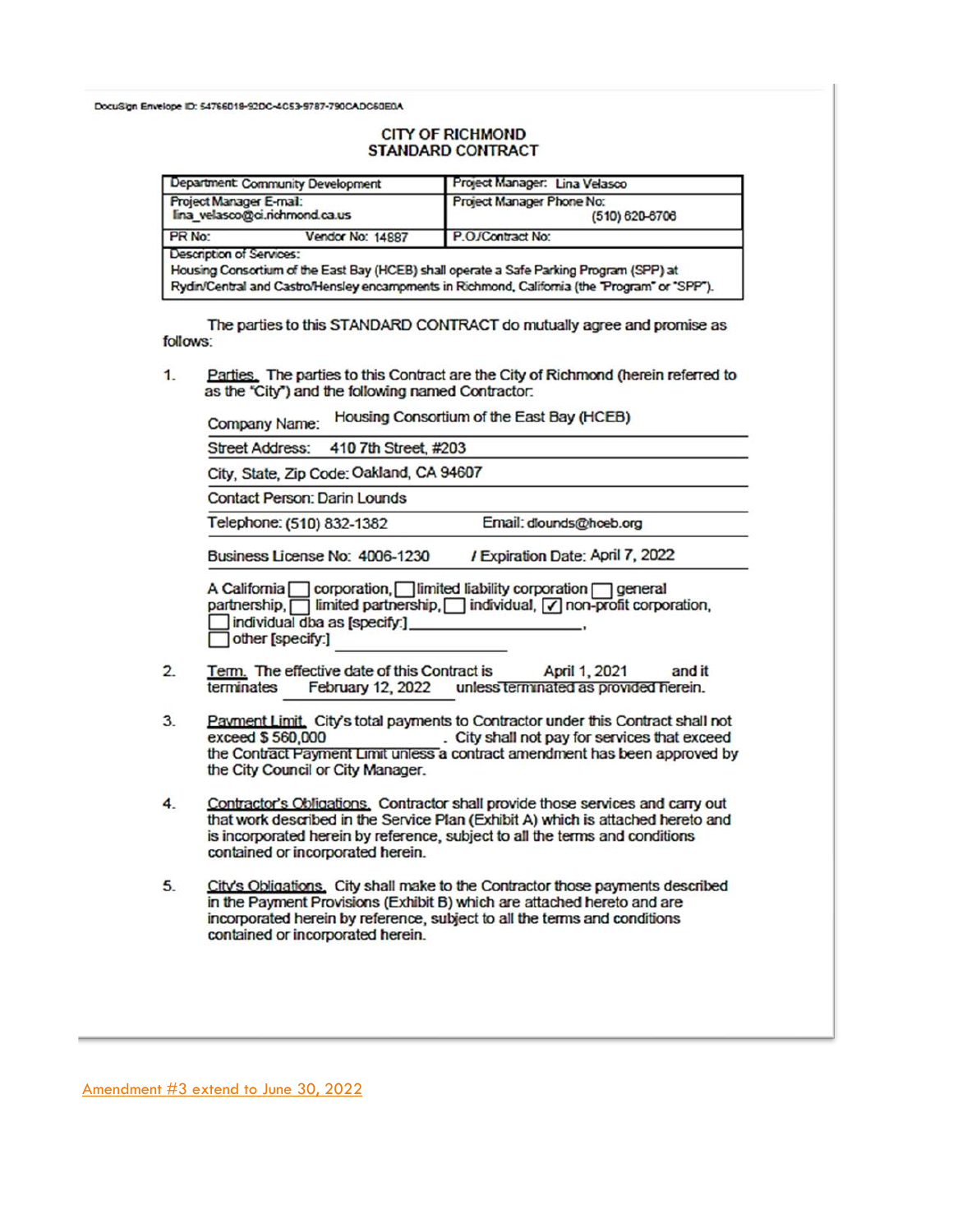| <b>INVOICE YEAR</b> |      | <b>INVOICE DATE</b> | <b>INVOICE AMOUNT</b> |
|---------------------|------|---------------------|-----------------------|
| 488                 | 2021 | 05/20/2021          | \$<br>65,000.00       |
| 516                 | 2021 | 05/31/2021          | \$<br>36,806.67       |
| 520                 | 2021 | 06/29/2021          | \$<br>98,193.33       |
| 520.1               | 2021 | 06/29/2021          | \$<br>7,060.18        |
| 585                 | 2022 | 08/31/2021          | \$<br>26,049.27       |
| 604                 | 2022 | 09/30/2021          | \$<br>63,506.44       |
| 4334                | 2022 | 10/31/2021          | \$<br>1,785.64        |
| 565                 | 2022 | 07/31/2021          | \$<br>26,204.56       |
| 625                 | 2022 | 10/31/2021          | \$<br>26,134.46       |
| 669                 | 2022 | 12/31/2021          | \$<br>35,557.71       |
| 700                 | 2022 | 01/01/2022          | \$<br>31,646.11       |
| 645                 | 2022 | 11/30/2021          | \$<br>36,050.52       |
| 715                 | 2022 | 02/28/2022          | \$<br>25,287.14       |
| 753                 | 2022 | 03/31/2022          | \$<br>34,463.97       |
| Total invoices paid |      |                     | \$<br>513,746.00      |
| Contract            |      |                     | \$<br>(560,000.00)    |
| <b>Balance</b>      |      |                     | (46, 254.00)          |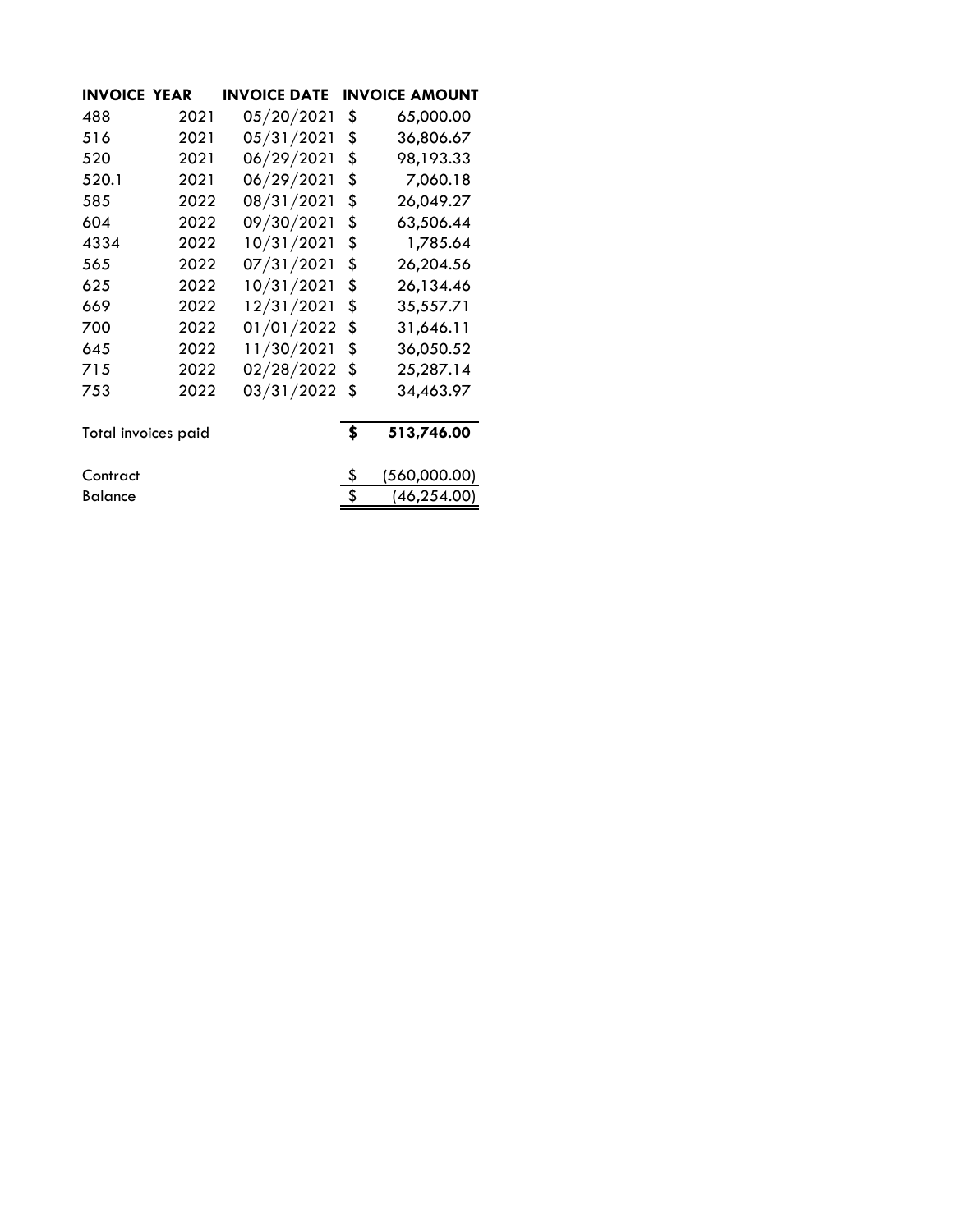| <b>COST CATEGORY</b>       | CODE | <b>DESCRIPTION</b>                                    | <b>INVOICE #488</b><br><b>ACTUALS MAY 2021</b> | <b>INVOICE # 516</b><br><b>ACTUALS MAY 2022</b> | <b>INVOICE #520</b><br><b>ACTUALS JUNE 2021</b> | <b>INVOICE # 565</b><br>ACTUALS JULY 2021 | <b>INVOICE # 585 ACTUALS</b><br>AUGUST 2021 | <b>INVOICE # 604 ACTUALS</b><br>SEPTEMBER 2021 | <b>INVOICE # 625 ACTUAL</b><br>OCTOBER 2021 | <b>INVOICE # 645 ACTUAL</b><br>NOVEMBER 2021 | <b>INVOICE # 669 ACTUAL</b><br>DECEMBER 2021 | <b>INVOICE #700 ACTUAL</b><br>JANUARY 2022 | <b>INVOICE # 715 ACTUAL</b><br>FEBRUARY 2022 | <b>INVOICE # 753 ACTUAL</b><br><b>MARCH 2022</b> | TOTAL                 |
|----------------------------|------|-------------------------------------------------------|------------------------------------------------|-------------------------------------------------|-------------------------------------------------|-------------------------------------------|---------------------------------------------|------------------------------------------------|---------------------------------------------|----------------------------------------------|----------------------------------------------|--------------------------------------------|----------------------------------------------|--------------------------------------------------|-----------------------|
| DUE AND SUBSCRIPTIONS      |      | 6250 LICENSE FEES                                     |                                                |                                                 |                                                 |                                           | 196.00                                      |                                                |                                             |                                              |                                              |                                            |                                              |                                                  | 196.00                |
|                            |      |                                                       |                                                |                                                 |                                                 |                                           |                                             |                                                |                                             |                                              |                                              |                                            |                                              |                                                  | $\sim$                |
| SALARIES AND WAGES         |      | 6310 PR COST                                          |                                                | 4,065.50                                        |                                                 | 9,396.25                                  | 9,262.25                                    | 9,061.00                                       | 8,520.50                                    | 9,023.63                                     | 11,355.00                                    | 4,875.00                                   | 4,875.00                                     | 4,875.00                                         | 75,309.13<br>$\sim$   |
| <b>COMPUTER SUPPLIES</b>   |      | 6314 COMPUTER TECHNOLOGIES                            |                                                |                                                 |                                                 |                                           |                                             |                                                |                                             |                                              |                                              | 33.06                                      |                                              | 72.50                                            | 105.56                |
|                            |      |                                                       |                                                |                                                 |                                                 |                                           |                                             |                                                |                                             |                                              |                                              |                                            |                                              |                                                  | $\sim$                |
| PROGRAM EXPENSES/SERVICES  |      | 6383 COMPUTER SVC, EMBATTLE PROTECTIVE, SITE SERVICES |                                                | 34,257.71                                       | 107,925.26                                      | 12,481.95                                 | 11,713.09                                   | 55,166.81                                      | 13,043.73                                   | 28,740.44                                    | 14,916.19                                    | 24,874.86                                  | 20,893.93                                    | 29,657.80                                        | 353,671.77            |
|                            |      |                                                       |                                                |                                                 |                                                 |                                           |                                             |                                                |                                             |                                              |                                              |                                            |                                              |                                                  | $\sim$                |
| <b>REPAIRS</b>             |      | 6542 TRIP CHARGE                                      |                                                |                                                 |                                                 |                                           |                                             |                                                |                                             |                                              |                                              |                                            |                                              | 417.59                                           | 417.59                |
|                            |      |                                                       |                                                |                                                 |                                                 |                                           |                                             |                                                |                                             |                                              |                                              |                                            |                                              |                                                  | $\sim$                |
| <b>FLEX FUNDS</b>          |      | 6550 RESIDENT EXPENSES                                |                                                |                                                 |                                                 | 1,000.00                                  | 3,501.00                                    | 151.00                                         | 4,125.93                                    | 2,111.99                                     | 6,688.89                                     | $\sim$                                     | $\sim$                                       | <b>Section</b>                                   | 17,578.81             |
|                            |      |                                                       |                                                |                                                 |                                                 |                                           |                                             |                                                |                                             |                                              |                                              |                                            |                                              |                                                  | $\sim$                |
| PAYROLL TAXES              |      | 6711 PR COST                                          |                                                | 299.85                                          |                                                 | 806.92                                    | 648.69                                      | 636.62                                         | 595.27                                      | 633.76                                       | 812.11                                       | 497.96                                     | 428.23                                       | 351.10                                           | 5,710.51              |
|                            |      |                                                       |                                                |                                                 |                                                 |                                           |                                             |                                                |                                             |                                              |                                              |                                            |                                              |                                                  | $\sim$                |
| <b>WORKER COMPENSATION</b> |      | 6722 TANGRAM WORKER COMP.INSURANCE                    |                                                | 305.88                                          |                                                 | 687.34                                    | 677.51                                      | 662.82                                         | 623.28                                      | 654.94                                       | 824.15                                       | 353.83                                     | 353.83                                       | 353.83                                           | 5,497.41              |
|                            |      |                                                       |                                                |                                                 |                                                 |                                           |                                             |                                                |                                             |                                              |                                              |                                            |                                              |                                                  | $\sim$ $\sim$         |
| HEALTH INSURANCE           |      | 6723 KAISER HEALTH PLAN                               |                                                | 497.27                                          |                                                 | 4.096.92                                  | 2,523.14                                    | 3.456.15                                       | 3,456.15                                    | 3,456.15                                     | 3,456.15                                     | 3,456.15                                   | 1,315.56                                     | 1,315.56                                         | 27,029.20             |
|                            |      |                                                       |                                                |                                                 |                                                 |                                           |                                             |                                                |                                             |                                              |                                              |                                            |                                              |                                                  | $\sim$                |
| DENTAL INSURANCE           |      | 6724 DENTAL INSURANCE                                 |                                                | 52.21                                           |                                                 | 406.93                                    | 199.34                                      | 226.99                                         | 226.99                                      | 184.61                                       | 235.99                                       | 226.99                                     | 92.33                                        | 92.33                                            | 1,944.71              |
|                            |      |                                                       |                                                |                                                 |                                                 |                                           |                                             |                                                |                                             |                                              |                                              |                                            |                                              |                                                  | $\sim$                |
|                            |      |                                                       |                                                |                                                 |                                                 |                                           |                                             |                                                |                                             |                                              |                                              |                                            |                                              |                                                  | $\sim 100$            |
| PROGRAM EXPENSES/SERVICES  |      | 6383 VENDOR ADJUSTMENTS                               |                                                |                                                 |                                                 |                                           |                                             | (3, 183.20)                                    |                                             |                                              | (59.03)                                      |                                            |                                              |                                                  | $\sim$<br>(3, 242.23) |
|                            |      |                                                       |                                                |                                                 |                                                 |                                           |                                             |                                                |                                             |                                              |                                              |                                            |                                              |                                                  | $\sim$                |
| HCEB ADMIN FEE 10%         |      | ADMIN FEE 10%                                         |                                                | 5,453.25                                        | 5,453.25                                        | 5,453.25                                  | 5,453.25                                    | 5,453.25                                       | 5,453.25                                    | 5,453.25                                     | 5,453.26                                     | 5,453.26                                   | 5,453.26                                     | 5,453.26                                         | 59,985.79             |
|                            |      |                                                       |                                                |                                                 |                                                 |                                           |                                             |                                                |                                             |                                              |                                              |                                            |                                              |                                                  | $\sim$                |
| ADVANCE TO HCEB            |      |                                                       | 65,000.00                                      | (8, 125.00)                                     | (8, 125.00)                                     | (8, 125.00)                               | (8, 125.00)                                 | (8, 125.00)                                    | (8, 125.00)                                 | (8, 125.00)                                  | (8, 125.00)                                  | (8, 125.00)                                | (8, 125.00)                                  | (8, 125.00)                                      | (24, 375.00)          |
|                            |      |                                                       |                                                |                                                 |                                                 |                                           |                                             |                                                |                                             |                                              |                                              |                                            |                                              |                                                  | $\sim$                |
| ADVANCE REMAINING TO HCEB  |      |                                                       |                                                |                                                 |                                                 |                                           |                                             |                                                |                                             | (6,083.25)                                   |                                              |                                            |                                              |                                                  | (6,083.25)            |
|                            |      |                                                       |                                                |                                                 |                                                 |                                           |                                             |                                                |                                             |                                              |                                              |                                            |                                              |                                                  | $\sim$                |
|                            |      |                                                       |                                                |                                                 |                                                 |                                           |                                             |                                                |                                             |                                              |                                              |                                            |                                              |                                                  | $\sim$                |
|                            |      |                                                       |                                                |                                                 |                                                 |                                           |                                             |                                                |                                             |                                              |                                              |                                            |                                              |                                                  | $\sim$                |
|                            |      |                                                       |                                                |                                                 |                                                 |                                           |                                             |                                                |                                             |                                              |                                              |                                            |                                              |                                                  | $\sim$                |
|                            |      |                                                       |                                                |                                                 |                                                 |                                           |                                             |                                                |                                             |                                              |                                              |                                            |                                              |                                                  | $\sim$                |
|                            |      |                                                       |                                                |                                                 |                                                 |                                           |                                             |                                                |                                             |                                              |                                              |                                            |                                              |                                                  | $\sim$                |
| Total                      |      |                                                       | 65,000.00                                      | 36,806.67                                       | 105,253.51                                      | 26,204.56                                 | 26.049.27                                   | 63.506.44                                      | 27,920.10                                   | 36,050.52                                    | 35,557.71                                    | 31,646.11                                  | 25,287.14                                    | 34,463.97                                        | 513,746.00            |